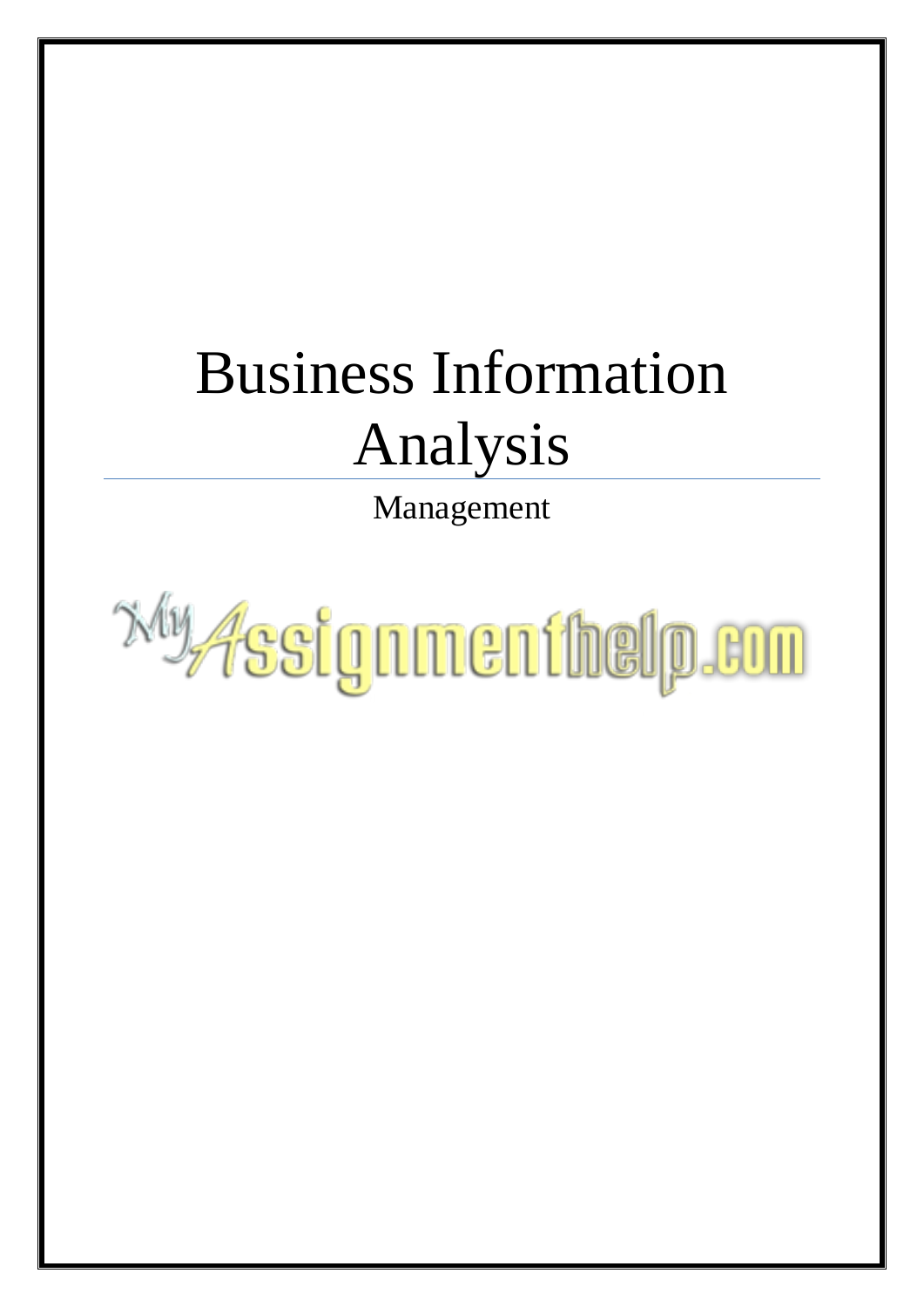# **Table of Contents**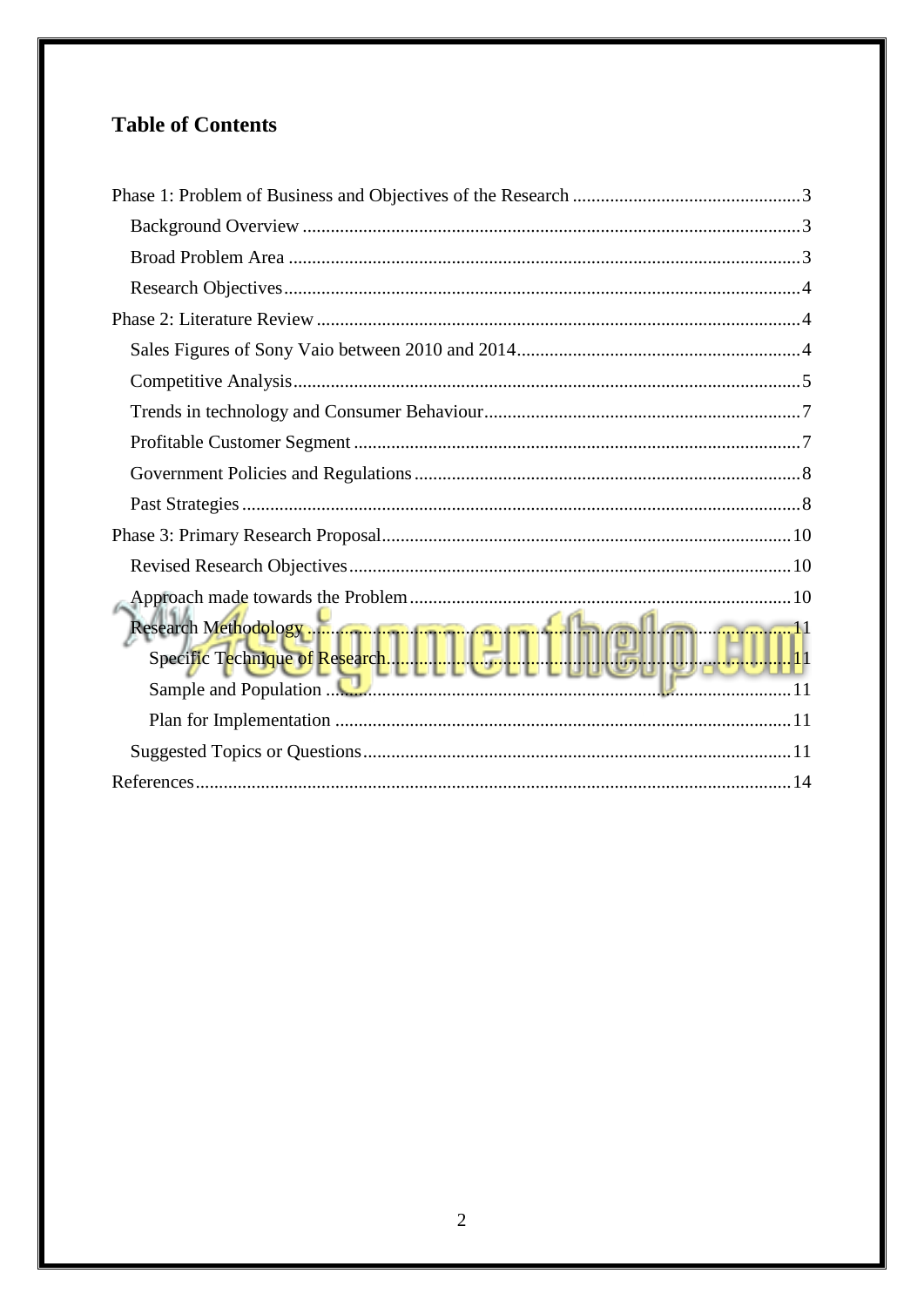#### <span id="page-2-0"></span>**Phase 1: Problem of Business and Objectives of the Research**

#### <span id="page-2-1"></span>*Background Overview*

Sony VAIO is sub-brand for most of the computer products manufactured by Sony. Originally, it had been an acronym for Integrated Operation of Video and Audio (Storper and Venables 2014). However, since the year 2008, amendment was made towards Intelligence Organizer of Visual Audio for celebration of the  $10<sup>th</sup>$  year anniversary of the brand. Creation of the brand was done by Timothy Hanley for distinguishing items that comprised of the utilization of consumer video and audio along with being conventional products of computers (Kawaguchi 2013). Even though Sony had been making computers in the years of 1980 for the market of Japan only, withdrawal was done from the business of computers by Sony taking a new turn in the decade. Sony re-entered the market of computers by the introduction of this new brand, VAIO, in the year 1996. This entry was made internationally.

## <span id="page-2-2"></span>*Broad Problem Area*

There has been a huge reduction in the level of sales of Sony VAIO. The problems of Sony are endemic towards the corporate structure and pattern. It has also been following the larger changes that affect the market of PC. This has not only affected other competitive organizations, but has also affected the marketing condition of Sony VAIO as well. The company of Japan is a Medusa. This refers to having a number of heads having connections to the similar body that are often independent and end up being in conflicts (Nonaka and Takeuchi 2010). The commands are given by the brand of Sony, but issues rise when the supporting products do not always work along together. They also end up straying from the adopted standards of industry towards user interfaces and proprietary formats.

### *List of Information*

Following is the list of information that the Sony Vaio needs to know:

- $\triangleright$  Sales figure of Sony Vaio from 2010 to 2013
- $\triangleright$  Competitors' strategies and position
- $\triangleright$  Changing consumer behaviour and attitudes
- $\triangleright$  Technological trends
- $\triangleright$  Most profitable segment of customers and market place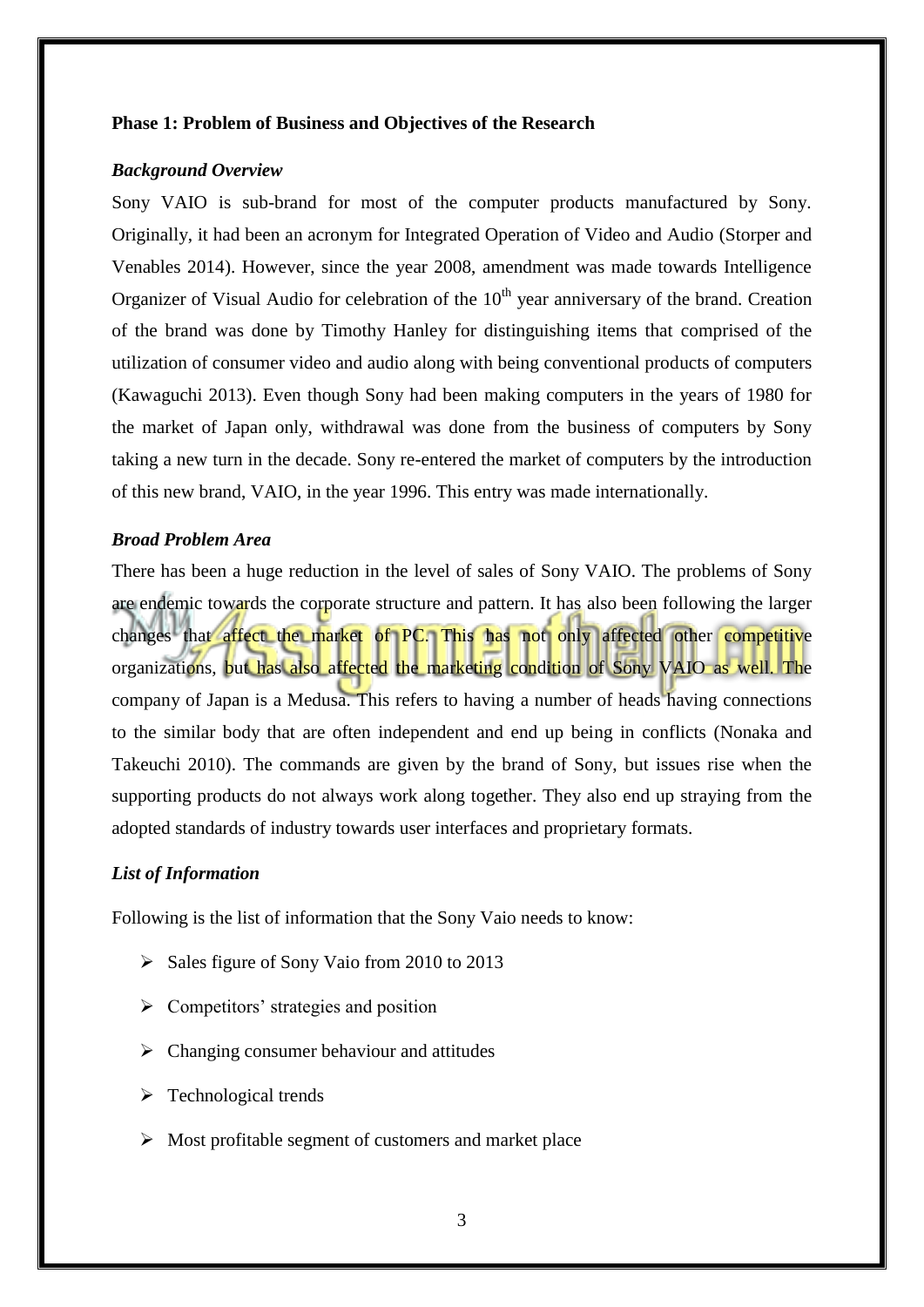- $\triangleright$  Current economic situation of market place
- $\triangleright$  Polices and regulations outlined by local government regarding the associated industry
- $\triangleright$  Past strategies adopted by company for product development
- $\triangleright$  Top ten laptop sales in the year of 2013

### <span id="page-3-0"></span>*Research Objectives*

- $\triangleright$  Discussing the functions and relevance of the organizational goals and objectives, in relation with decisions and the wide range of information categories important for a number of stakeholders
- $\triangleright$  Explaining how the research skills are important for collection, analyzing and presenting data
- $\triangleright$  Using the basic quantitative techniques that include statistical and probability inference
- $\triangleright$  Explaining the utilization of information technology and communications in the
- process to acquire, analyse and communicate information.  $\triangleright$  Describing the main tools and systems of information technology utilized service industries to manage information
- $\triangleright$  Recognizing and analyzing the key reasons behind the decreasing sales of company through assessing the listed external and internal environment of Sony Vaio
- $\triangleright$  Developing efficient and effective actions and strategies to mitigate the challenges faced by company through researching the trends in consumer's buying behaviour and attitudes

#### <span id="page-3-1"></span>**Phase 2: Literature Review**

#### <span id="page-3-2"></span>*Sales Figures of Sony Vaio between 2010 and 2014*

Following is the sales figures for Sony Vaio solf in between the years of 2010 and 2013

| 2010        | 2011         | 2012        | 2013        |
|-------------|--------------|-------------|-------------|
| 8.7 Million | 10.6 Million | 7.5 Million | 6.1 Million |
| Units       | Units        | Units       | Units       |

(Source: Sony, 2013)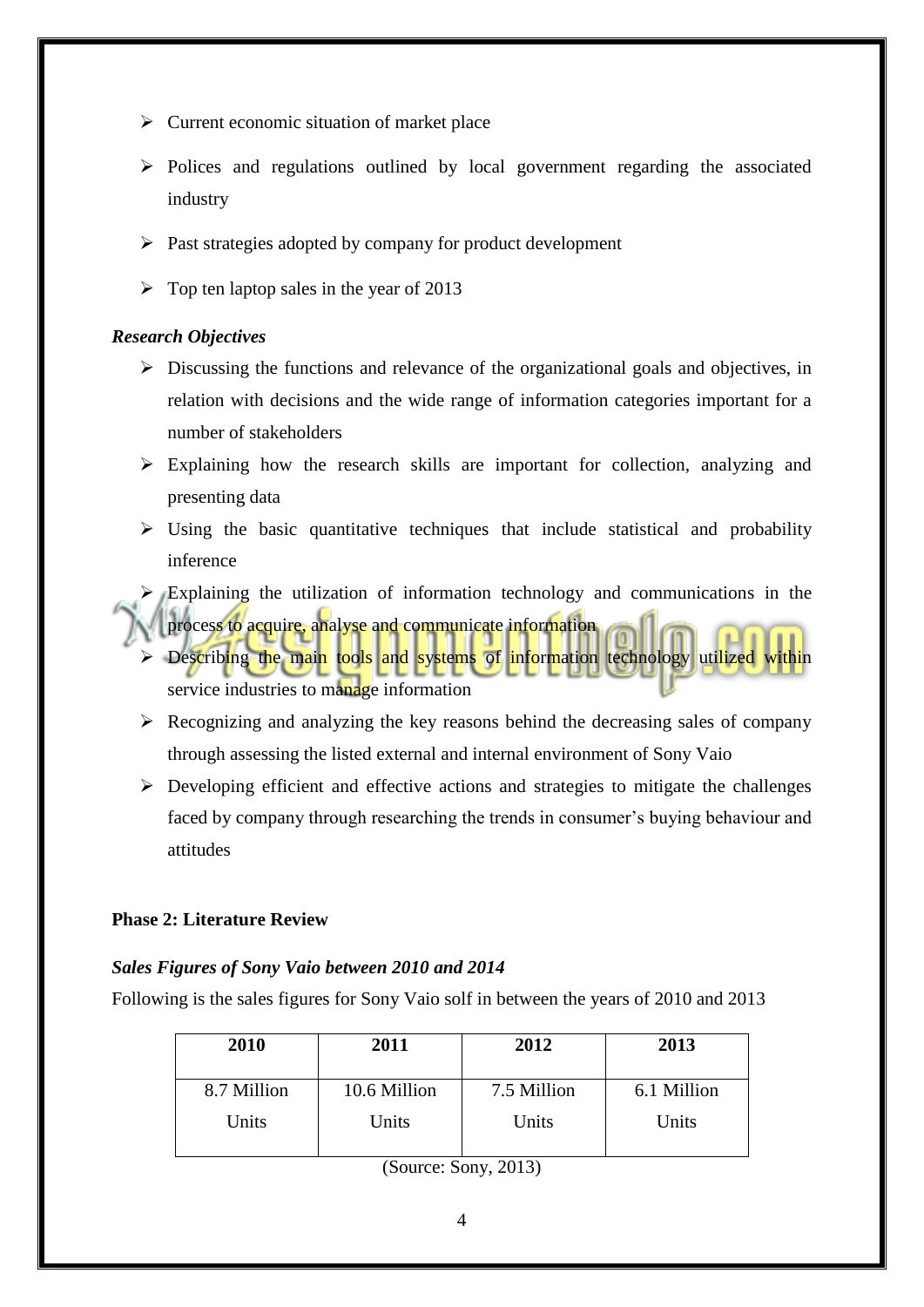#### <span id="page-4-0"></span>*Competitive Analysis*

Sony has been operating within a number of industries. Therefore, the company is known for facing several challenges along with high intensity of competition within all sectors. The main market segments of Sony involve Joint Ventures, Financial Services, Pictures, Games and Electronics. It is also known that there is no other business within the global market dealing with all of these five segments. This makes LG electronics, Microsoft, Canon, Samsung and Apple the main competitors of Sony and the sub-brand, Sony VAIO. Amongst major competitors of Sony, American organizations, Microsoft and Apple have resulted in demonstrating stronger financial results since the past five years.

Within the segment of electronics, Sony has lost a lot of market share within the division of audio. Along with this loss, there has been a huge expansion and growth within the global market of laptops. This has resulted in keeping Sony VAIO laptops more exposed towards risk as there has been an increase in the intensity of risk. However, the products being provided by Sony VAIO are with high level of technology that becomes a strong point for the competition of Sony. Even though consistent performance is being initiated by Sony in development of new and different innovative products, the performance has still been lagging behind from other competitors such as Apple and Samsung.

**Acer C7 Chromebook**



Acer is one of the most reputed and loved brand globally. With strong battery backups and affordable prices, Acer has emerged as one of the key competitors for Sony Vaio. Considering the C7 Chromebook of Acer, it seems to be much more user friendly and cheap in comparison to Sony Vaio. This product comes with a standard resolution of 1366 X 768 and the display is quite sharp (Arimura 2009). The product also has a touch screen, which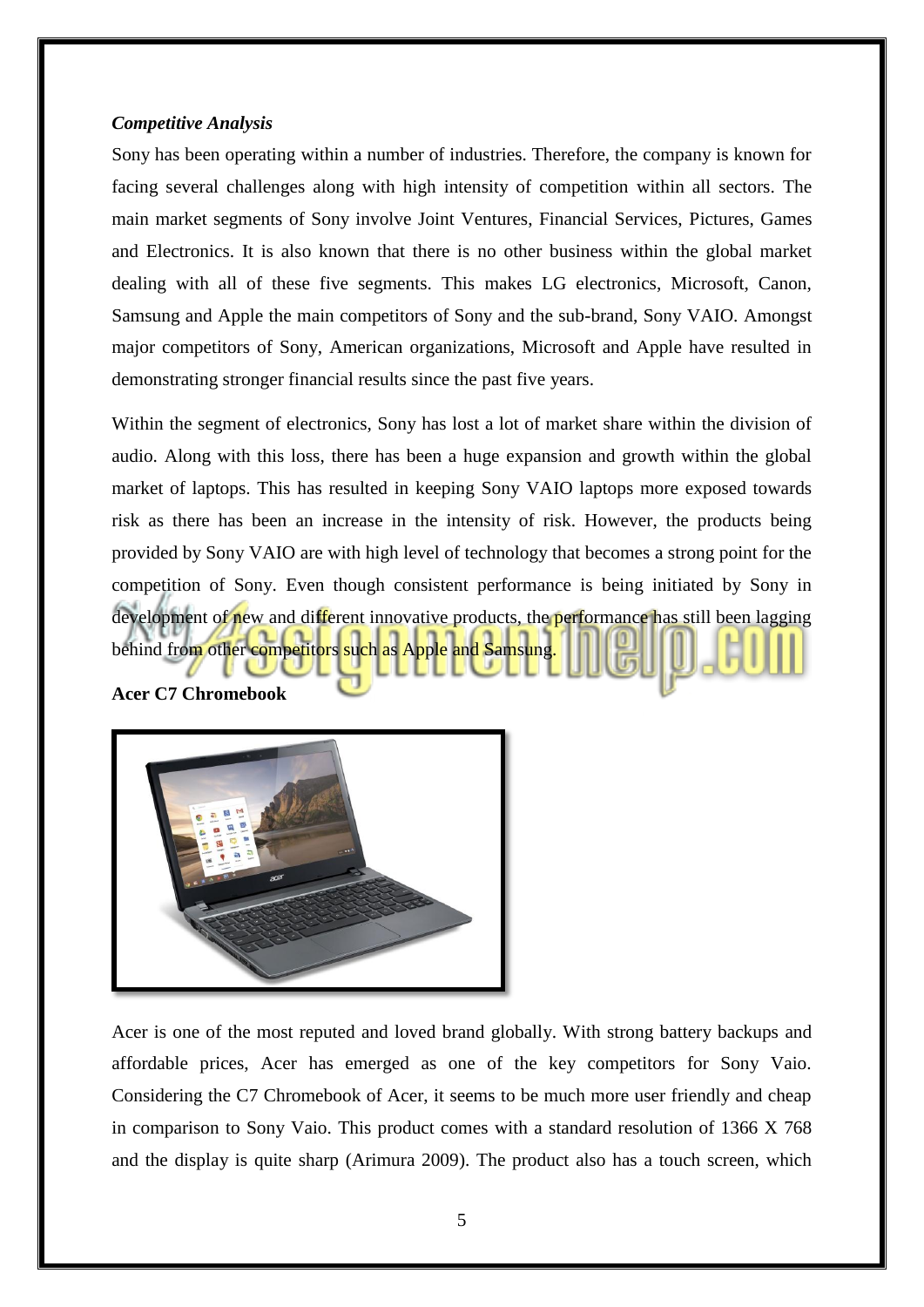again adds to its merits. However, Sony Vaio is considered as a premium product and the business professionals would prefer Vaio over Ultrabook. But the Ultrabook seems to have a competitive advantage over Vaio, in the context of student segment of customers.

# **Apple Macbook**



Apple Inc. has been dominating the global software and hardware market from so many years and thus, is a key competitor of Sony Vaio in the laptop section as well. The very known and highly reputed Macbook of Apple stands much taller than the concerned product Vaio. Macbook comes with full HD resolution and thus is highly appreciated by the people belonging to different professions, especially the people from video editing, graphic designing, and photo editing field. The laptop's fan does not make any sound like Vaio's and the flash storage of the laptop makes it the fastest machine. However, the only aspect where Sony Vaio seems to have an advantage over Apple Macbook is price.

# **Fujitsu Life book U772**



Fujitsu is not much known at a global level, but when it comes to affordability, Sony Vaio seems to have another competitor. The features of Sony Vaio are much attractive than the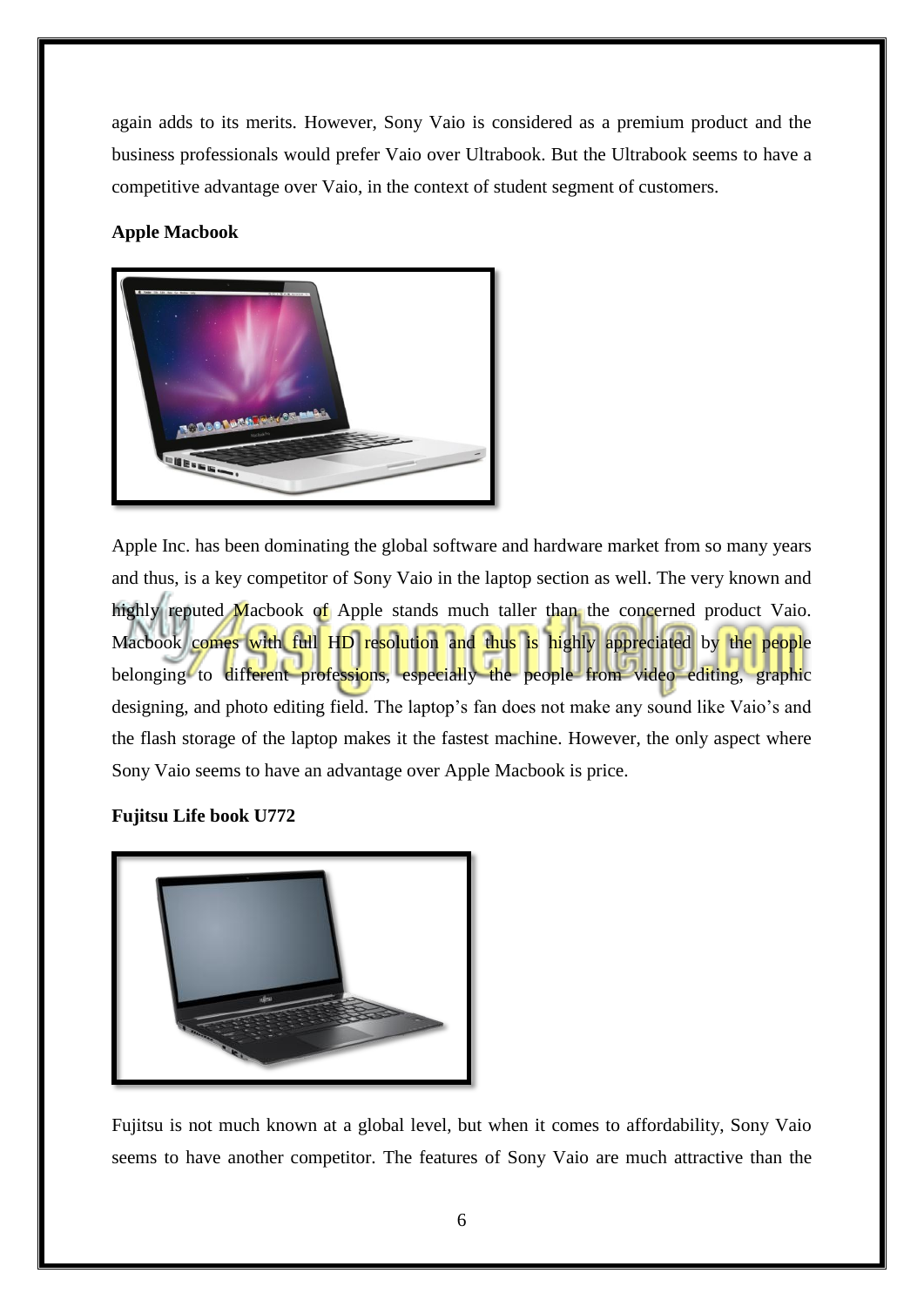Fujitsu's Life Book but similar to the Acer laptops, Fujitsu is string enough to attract the student and young people towards itself.

#### **Asus S56**



Asus is another reputed laptop brand is very much preferred by the business professionals because of its fast boot times and slim design. Sony Vaio consumes 25W of power whereas S56 of Asus consumes just 17W of power. However, the graphics and display quality of Vaio is much better than the Asus S56's.

It is evident from the above made arguments that the Sony Vaio is facing a lot of competition from different brands and need to develop a unique or diverse product line. No aspect or feature is left without competition and the Sony Vaio must heavily invest in the R & D. This high level of competition has been the key reason behind the decreasing sales of Sony Vaio.

#### <span id="page-6-0"></span>*Trends in technology and Consumer Behaviour*

With so many alternative options available to the people, it is essential that the Sony VAIO keep track of the ever changing consumer behaviour, while incorporating the advanced and modern technology within all its products. It is a well known fact that the customers feel more attractive towards the companies that offer the mist unique and advanced gadgets (Aoki and Dore 2014). Thus, through monitoring the technological trends, and utilizing the same within production processes, Sony VAIO can eventually increase its sales. Today, most of the people prefer i7 or iOS as the operating system of computer systems, thus the company needs to manufacture the products that are compatible and work smoothly with the i7 OS as iOS is under the copyright of Apple.

#### <span id="page-6-1"></span>*Profitable Customer Segment*

The analysis of Sony VAIO's key features demonstrates that it is capable of meeting the needs of two different customer segments. First segment is that of students or young persons,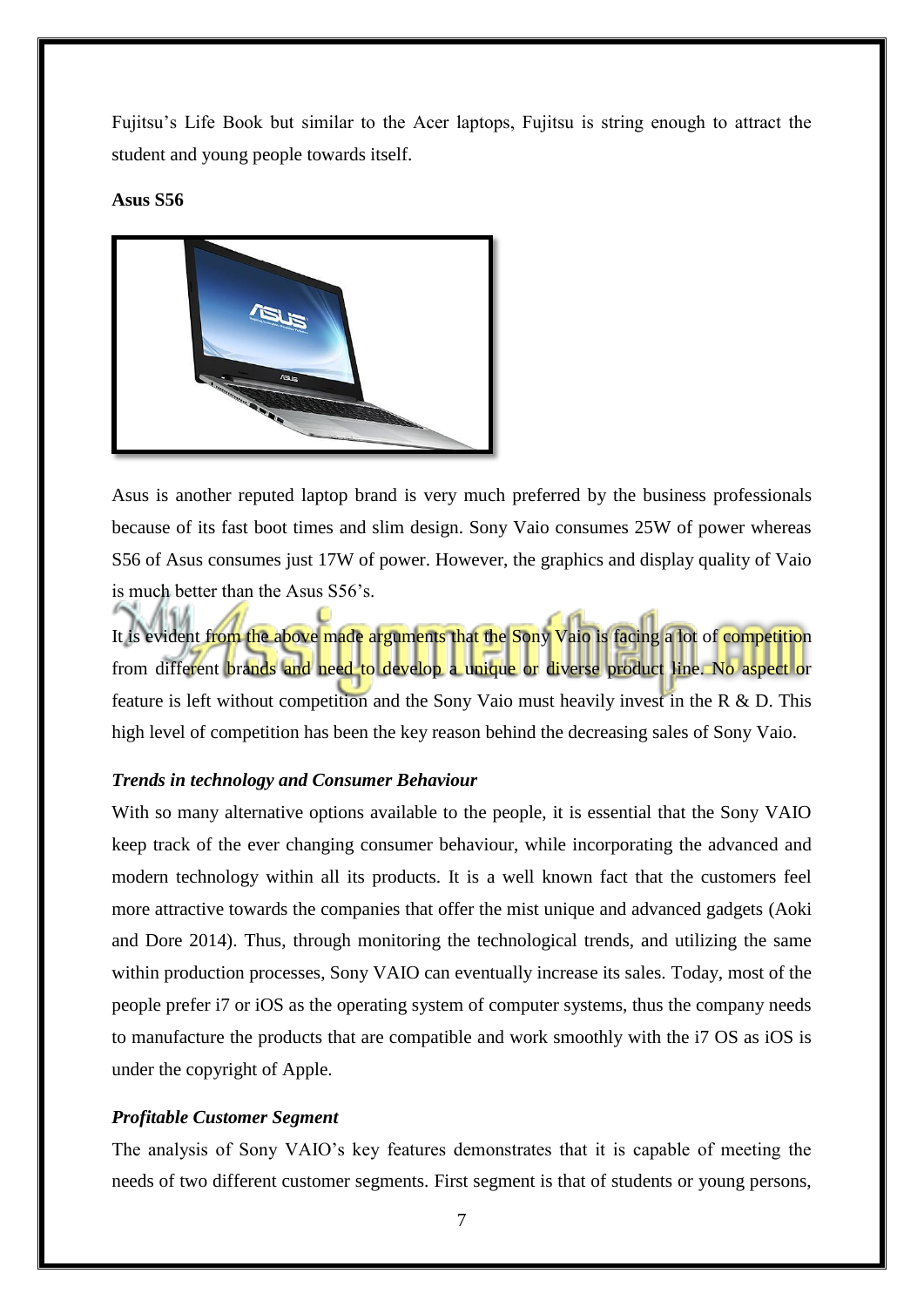whereas the second one is that of business professionals. However, the product also lack in certain aspects. One of those aspects is high resolution graphics, which is preferred by the students (Aoki 2010). Thus, the left customer segment of business professionals seems to be the most profitable one for Sony VAIO. But still, the company needs to develop and refine the product's storage and processor, so that the business professionals can work on VAIO for long hours.

#### <span id="page-7-0"></span>*Government Policies and Regulations*

Government has been monitoring and assessing the activities of each companies belonging to PC and laptop industry to ensure ethicality in business. In consideration with the governmental policies and regulations, the company has been trying to develop those products that are in the best interests of government (Fruin 2012). The company tries to comply with both legal and ethical obligation so that there is no scope of conflict or criticism. Sony tries to provide adequate information to its customers regarding the product specifications and price of the products, so that the customers feel satisfied and each sale is made with complete customer satisfaction. Similarly, in case of stakeholders, Sony provides required information adequately regarding the profit earned by them and share of all shareholders. Further, in case of government, Sony reaches the respective governmental agencies with its annual reports and financial statements along with receipt of payment of tax (Morgan 2010). The company is also well aware of its obligations towards employees, thus Sony provides detailed information to the employees regarding their salary, monetary as well as non-monetary benefits.

Thus, it is evident that the company has been complying with each of the governmental and legal provisions and policies, so that the company can reflect an image of ethical company and develop a stronger base of customers at a global level. However, there are certain areas and policies that are not being complies with, especially by the customer end employees (Markusen 2014). So, it is essential that the company provides each of its employees with adequate training and coaching, so that each of them contributes maximally to the achievement of company's overall objectives which is to gain maximal profits with increase in sales.

#### <span id="page-7-1"></span>*Past Strategies*

Sony had been focusing on selling off its lacklustre division of PC and focused to spin off the business of TV within the standalone enterprise. Plans had been made by the Industrial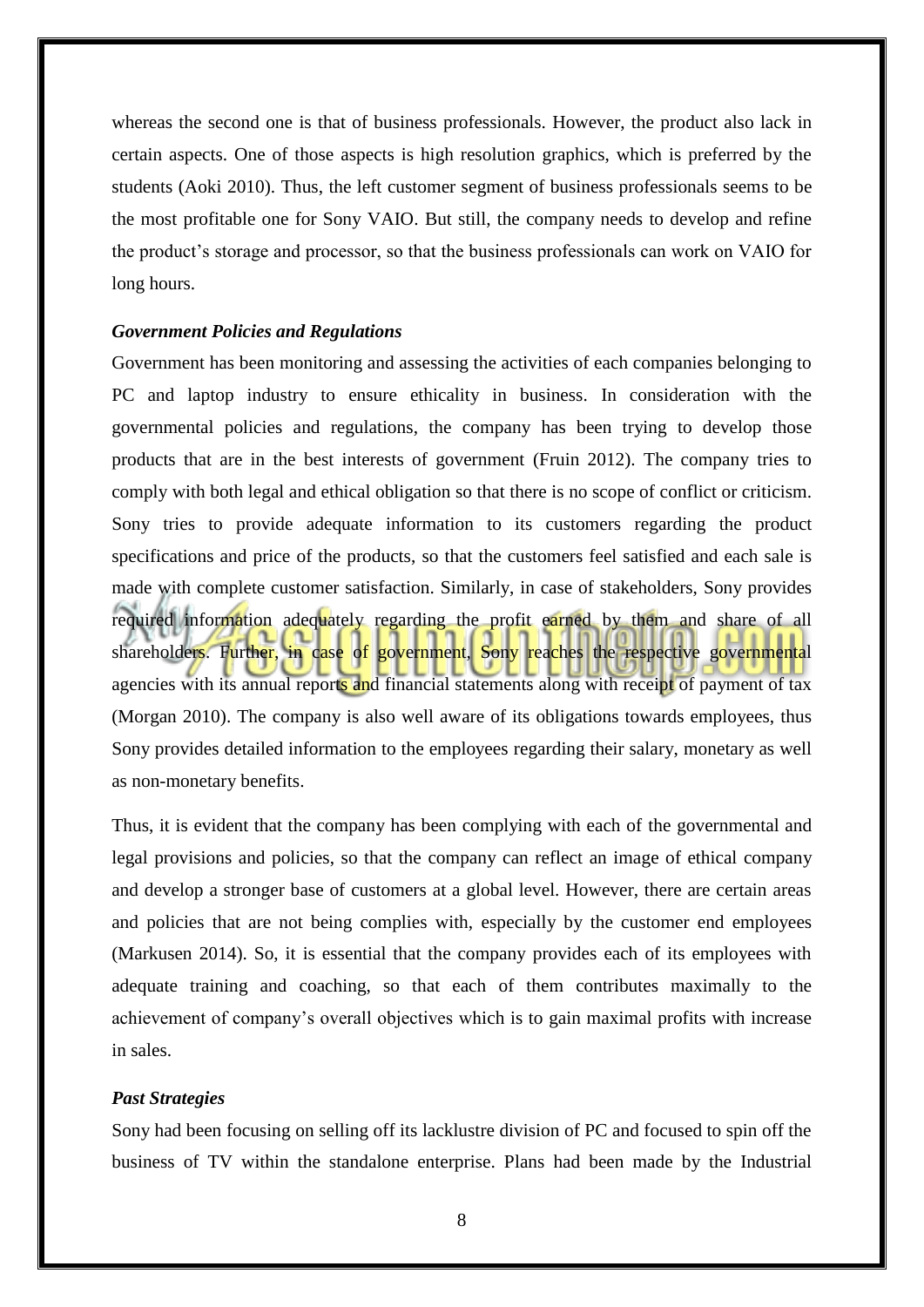partners of Japan for purchasing the sub-brand of Sony, which is VAIO. The deal that had been evaluated was accounted as 490 million dollars. The deal had been finalized in the end of March in the year 2014 (Storper 2010). It was stated that Sony will be cutting off 5000 posts of job within the company across the globe. However, the new partners have been planning for hiring almost 250 to 500 employees of Sony and continued for filling warranties of aftercare (Antonelli 2009). Sony will be initially investing 5 per cent of the new capital of the company for supporting this particular launch. However, for several researchers, VAIO being sold has not been a major surprise. This is because the PC business of Sony has been underperforming in several other divisions since a long duration of time. As per certain researchers along with the CEO of Sony, future of Sony relies upon other segments, that are mobile, gaming and imaging (Feldman and Florida 2014). Even though consistent performance is being initiated by Sony in development of new and different innovative products, the performance has still been lagging behind from other competitors such as Apple and Samsung.

### *Functions and relevance of organizational objectives and goals*

Sony Corporation is the unit of electronic business and the main parent organization of the Sony VAIO. It has been engaging itself in the business by eight segments of operations. These segments are networked products and services, financial services, pictures, disk manufacturing, music, consumer products and services and Sony Ericsson. Irrespective of the fact that Sony has been achieving success since a long duration of time, it is important to reconsider the goals and objectives set on timely basis. "If you are not aware of the final destination you are supposed to reach, any road will lead you there (Fransman 2009)." This phrase states the relevance of having organizational objectives and goals. Sony VAIO has been considering this phrase and moving ahead by setting its goals and objectives. The main goal should not be focused on just staying within the business.

Setting the goals has been identified the most important, basic and prominent tool used by Sony VAIO for obtaining assistance to set their directions and accomplishing these in an appropriate and effective manner. The goals set by Sony are both, long term as well as short term. The goals are not only in relation with the sales, products and development of services but also to bring improvements in the quality, focusing more on customers, initiating reduction of errors, and building improved public as well as internal relationships.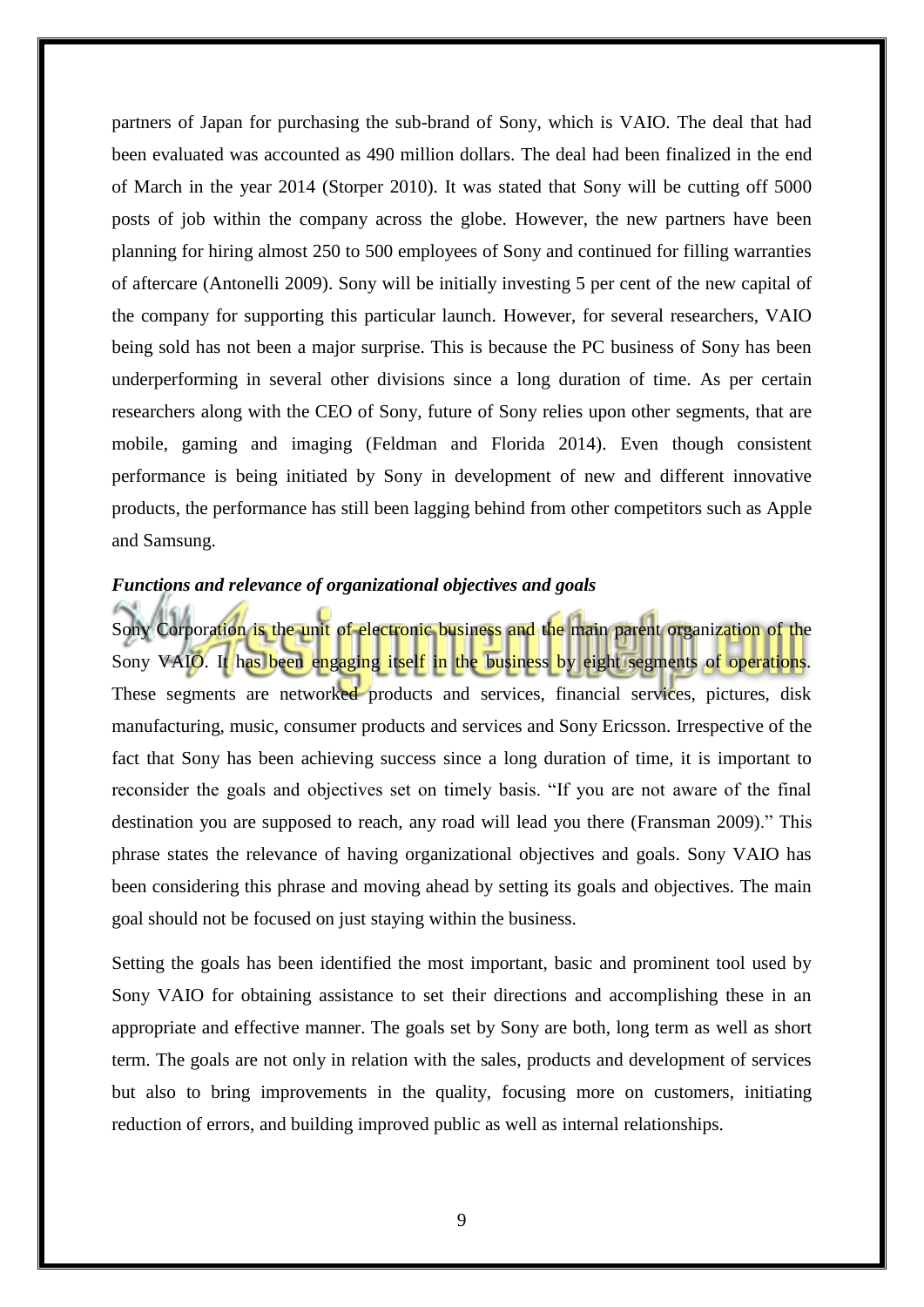The goals of Sony are set on the basis of mission, objectives, strategies, goals and action plans. The mission of the organization helps in establishing an understanding regarding the facts as to what has to be done and what has to be produced. The objectives have been set on the basis of the mission. Objectives lay emphasis on the main mission set by Sony. The goals of Sony define the entire process of success, from starting to end.

Sony has always been focusing on striving for creation of value within the society and this particular idea has been serving as a main foundation and base for the Corporate Social Responsibility (CSR) of the organization (Howells 2012). Other goals and objectives of Sony involve creation of new businesses and acceleration of innovation within the production. This goal will basically help Sony in globalizing itself within the international market. However, all of the goals of Sony focus on emphasising achievement of success and going global (Goda 2009). This will result in improving the values of business within the global market. This will also result in bringing changes within the fundamental base of the organization.

# <span id="page-9-0"></span>**Phase 3: Primary Research Proposal**

<span id="page-9-1"></span>*Revised Research Objectives* The main objective of research proposal is to gather facts and information regarding the marketing issues being faced by the sub-brand of Sony, Sony VAIO. Further objectives involve discussing the functions and relevance of the organizational goals and objectives, in relation with decisions and the wide range of information categories important for a number of stakeholders. There are several other minor objectives as well.

# <span id="page-9-2"></span>*Approach made towards the Problem*

The research will be conducted with the help of a descriptive method. This method has been considered suitable for gathering facts and describing information regarding issues that the marketing environment of Sony VAIO has been facing along with an appropriate solution for the problem. The descriptive method being utilized particularly within this specific proposal involves survey and observation. This method will help in gathering all the relevant facts and information.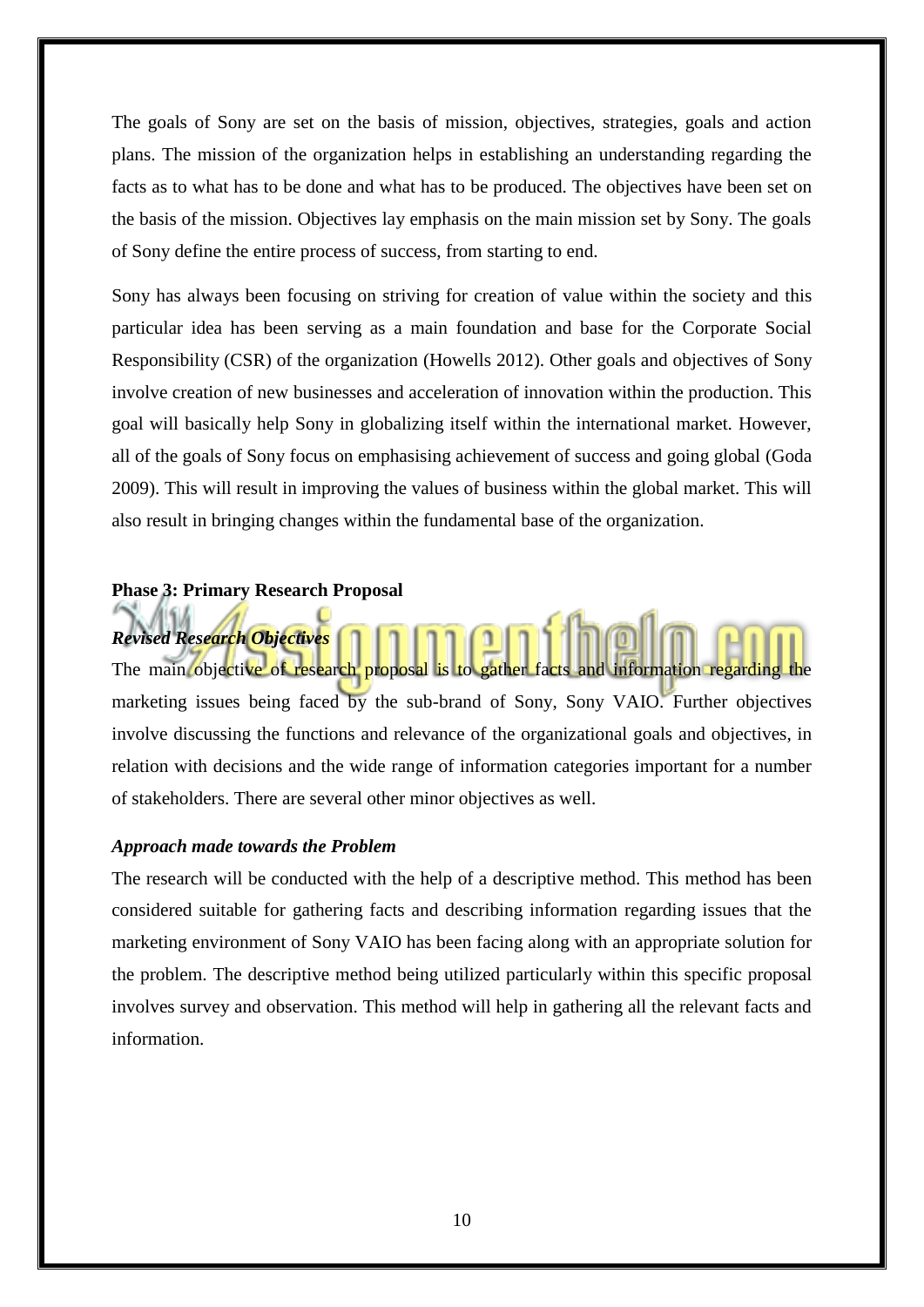#### <span id="page-10-0"></span>*Research Methodology*

#### <span id="page-10-1"></span>**Specific Technique of Research**

The particular techniques utilized within this research are survey and observation. Survey has been identified to be extremely useful for finding out the main reasons behind the issue that has taken place within the market of Sony VAIO. On the other hand, observation has been considered extremely useful as a direct analysis will be initiated by the observer for considering the factors that have contributed in affecting the issue and that can have an influence on these issues. These will involve explaining how the research skills are important for collection, analyzing and presenting data; using the basic quantitative techniques that include statistical and probability inference; explaining the utilization of information technology and communications in the process to acquire, analyse and communicate information; and describing the main tools and systems of information technology utilized within service industries to manage information

# <span id="page-10-2"></span>**Sample and Population**

The population that has been targeted for serving the purpose of this survey will be the employees as well as customers of Spny VAIO that are spread across the globe. The Sony companies located in India, China and the United States has been chosen for this purpose. The employees will be chosen on random basis and 50 employees will be chosen from each company. The frame for the sample will basically be the database provided by higher departments of the organizations being chosen. This will result in involving 1500 employees apart from the higher authority departments of the companies. For drawing out the sample, the research will be using systematic method of sampling by making random selection of every 15<sup>th</sup> officer from higher authority department from the database of the survey collected.

#### <span id="page-10-3"></span>**Plan for Implementation**

The observation will be done by going to all of the companies and approaching the officers of higher authority. The point of view regarding the marketing of the company will be obtained on the basis of a questionnaire. The questionnaire will be distributed through emails and answers will also be obtained by the same mode. The information shall be kept confidential and further analysis will be done on the basis of answers obtained.

#### <span id="page-10-4"></span>*Suggested Topics or Questions*

Following is the draft of survey questions: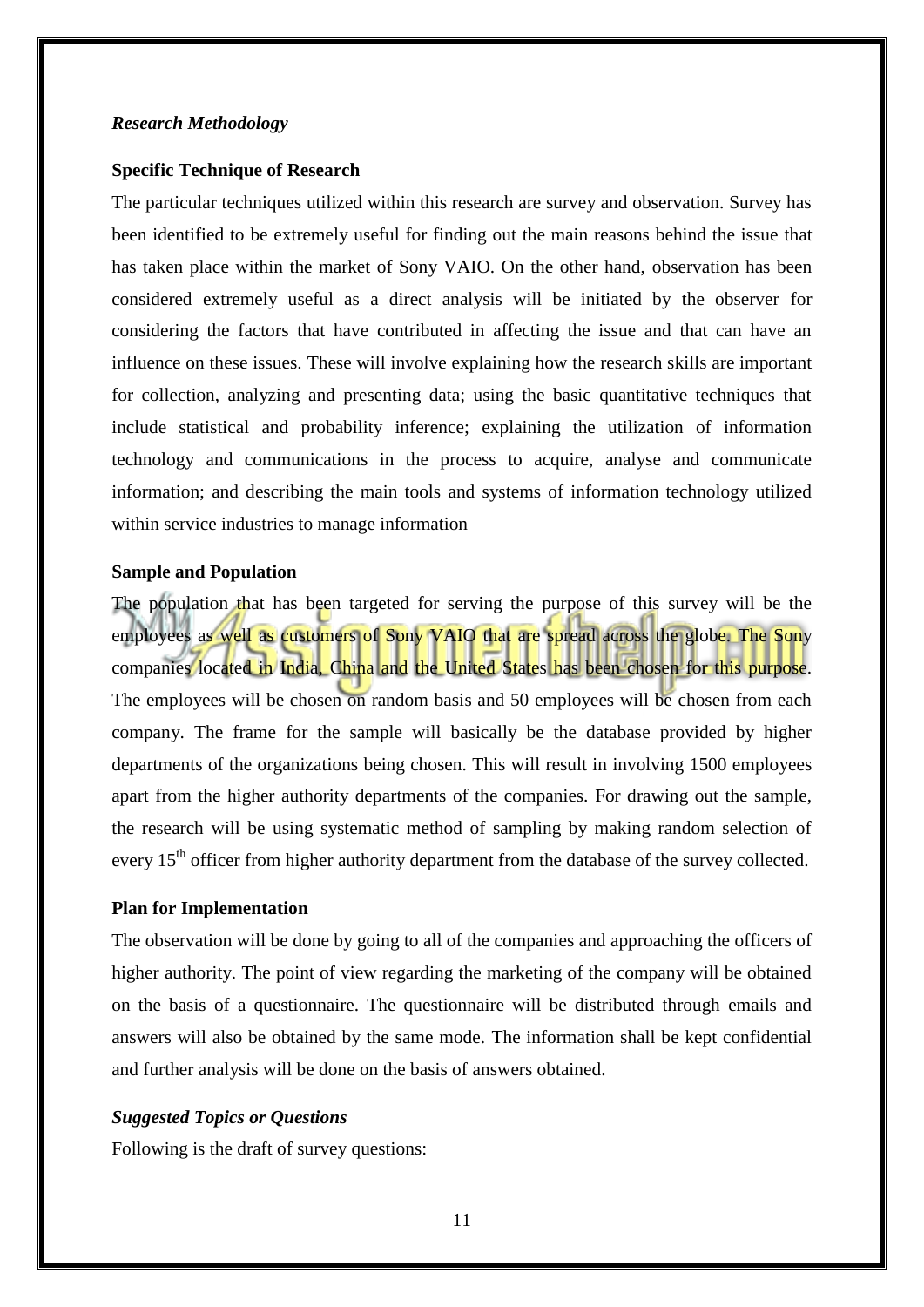| <b>Behaviour in Purchasing Laptops or Tablets Survey</b>                                      |  |  |  |  |
|-----------------------------------------------------------------------------------------------|--|--|--|--|
| Name:                                                                                         |  |  |  |  |
| Gender:                                                                                       |  |  |  |  |
| Income:                                                                                       |  |  |  |  |
| Employee Number:                                                                              |  |  |  |  |
|                                                                                               |  |  |  |  |
| What do you consider while buying a laptop<br>1.                                              |  |  |  |  |
|                                                                                               |  |  |  |  |
| What is an ideal laptop /. Tablet in your perception?<br>2.                                   |  |  |  |  |
|                                                                                               |  |  |  |  |
| Which laptop or tablet brand will you consider the best? Why?<br>3.                           |  |  |  |  |
|                                                                                               |  |  |  |  |
| What features do you prefer the most in laptops or tablets? Please choose only one and give   |  |  |  |  |
| b.                                                                                            |  |  |  |  |
| Storage<br>c.                                                                                 |  |  |  |  |
| Processor, Graphics, and Memory<br>d.                                                         |  |  |  |  |
| Weight<br>e.                                                                                  |  |  |  |  |
|                                                                                               |  |  |  |  |
| 5. How much will you pay for a laptop?                                                        |  |  |  |  |
|                                                                                               |  |  |  |  |
| What is your perception in between the local and foreign brands of laptops?<br>6.             |  |  |  |  |
| What are the benefits associated with the purchasing of local brand laptops?<br>7.            |  |  |  |  |
| In our perception, to what extent does the local laptop industry contribute to national<br>8. |  |  |  |  |
| economy?                                                                                      |  |  |  |  |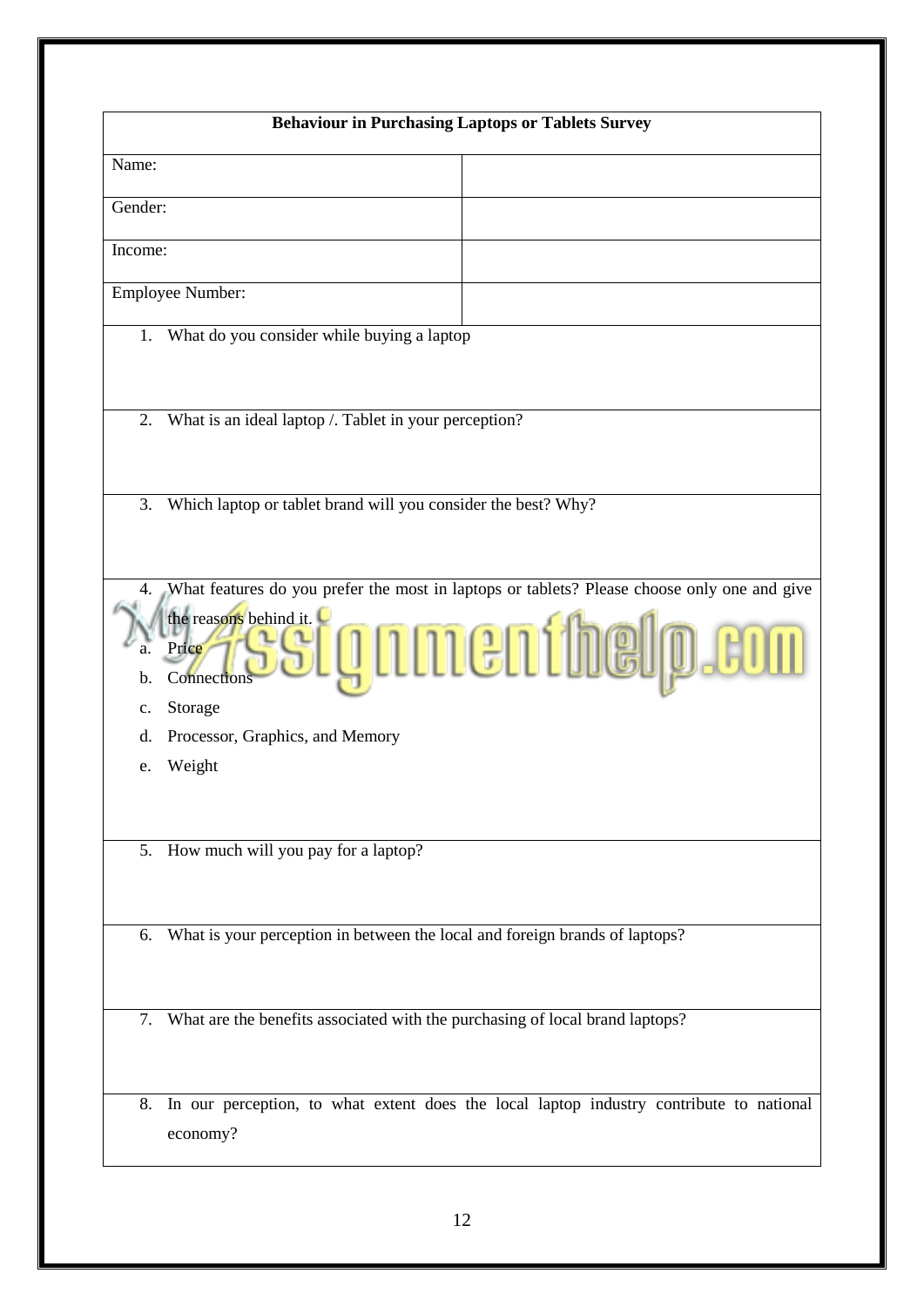9. What are the benefits associated with the purchasing of foreign brand laptops?

10. What are your thoughts regarding Sony VAIO?

11. Is there any suggestion or recommendation for Sony VAIO in improving the product?

*<b><i><u>My fssignnen ihelp.eun</u>*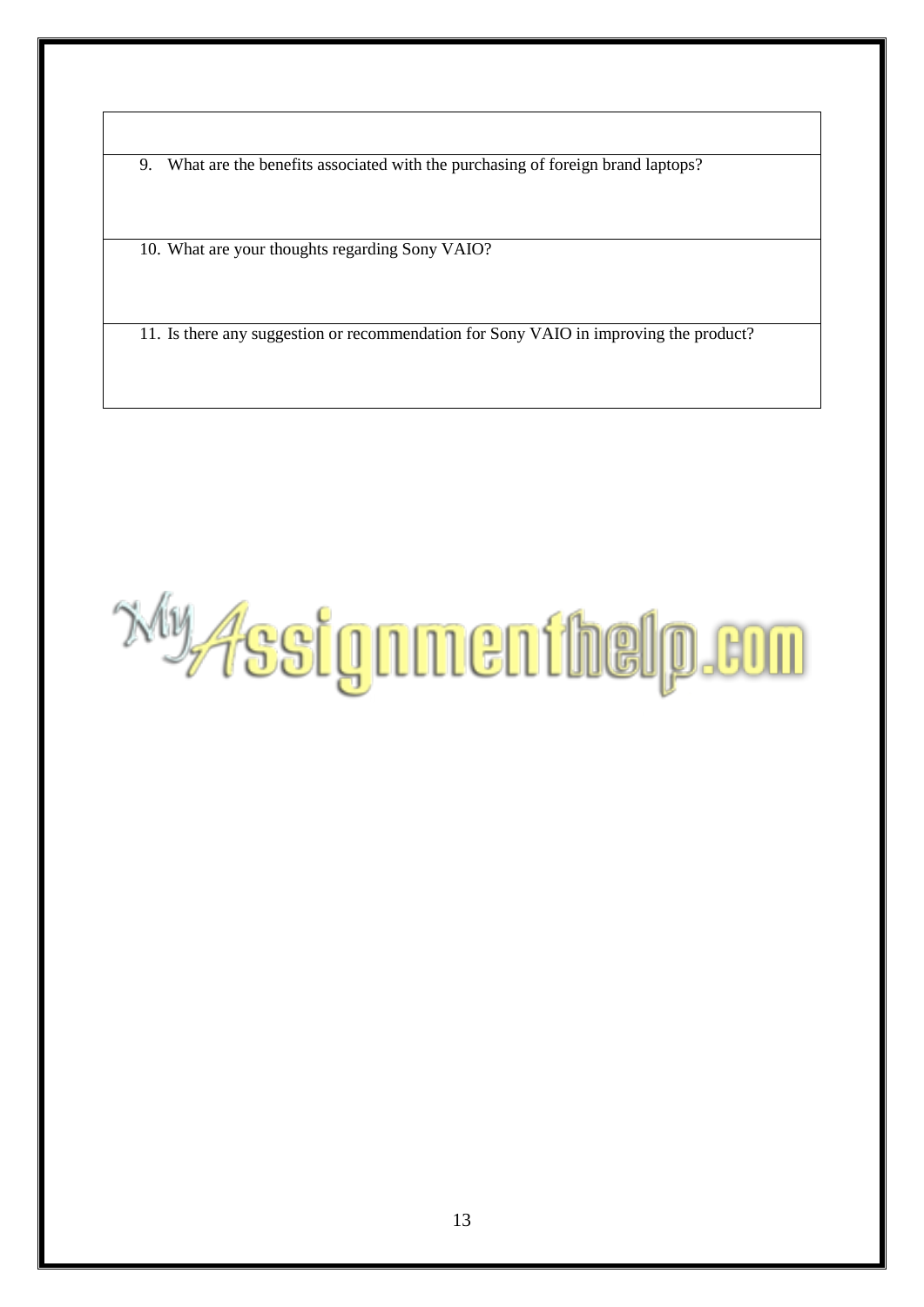#### <span id="page-13-0"></span>**References**

Antonelli, C., 2009, The Business Governance of Localized Knowledge: An Information Economics Approach for the Economics of Knowledge. *Industry and Innovation*, vol. 13, no, 4, pp. 227-261.

Aoki, M., 2010, *Information, incentives, and bargaining in the Global economy*. New York: Cambridge University Press.

Aoki, M., and Dore, R., 2014, *Sony: the sources of competitive strength*. New York: Oxford University Press.

Arimura, S., 2009, How Matsushita Electric and Sony Manage Global R&D. *Research Technology Management*, vol. 42, no. 2, pp. 41-52.

Feldman, P. and Florida, R., 2014, Geographic Sources of Innovation: Technological Infrastructure and Product Innovation. *Annals of Association of American Geographers*, vol. 84, no. 2, pp. 210-229.

Fransman, M., 2009, *Visions of Innovation: The Firm and Market*. Oxford: Clarendon Press. Fruin, W., 2012, *The Japanese enterprise system: competitive strategies and* 

*cooperative structures*. New York: Oxford University Press.

Goda, A., 2009, *Product development strategy of Sony's 'Vaio Note 505' (soni vaio noto 505 no shohin kaihatsu senryaku)*. Tokyo: JMR Life Research Institute.

Howells, L., 2012, Tacit knowledge, innovation, and economic geography. *Urban Studies*, vol. 39, no. 5, pp. 871-884.

Kawaguchi, Y., 2013, *Strategy of Sony's Contents (soni no contentsu senryaku)*, Japan Mangement Association of Manufacturers, Tokyo.

Markusen, R., 2014, Studying Regions by Studying Firms. *Professional Geographer*, vol. 46, no. 4, pp. 477-90.

Morgan, K., 2010, Learning Region: Institutions, Innovation and Regional Renewal. *Regional Studies*, vol. 31, no. 5, pp. 491-503.

Nonaka, I. and Takeuchi, H., 2010, *The knowledge-creating company: how Sony creates the dynamics of innovation*, Oxford University Press, New York.